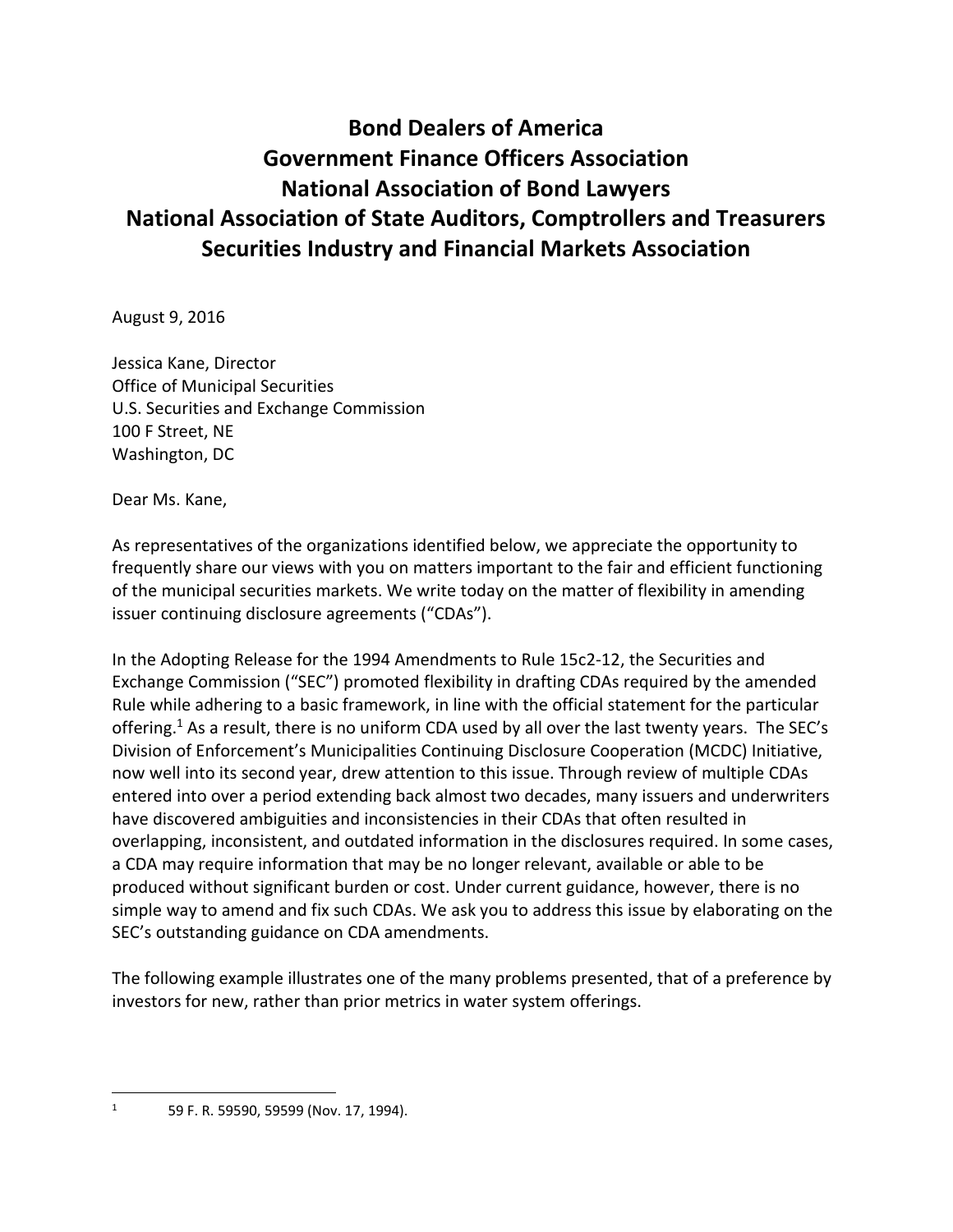Municipality A owns and operates a water utility and has municipal securities outstanding that were issued in 2005 for which it entered into a CDA. In connection with the 2005 bond issue, the Municipality A engaged a consulting engineer and a rate consultant to assist it in assessing the financial feasibility of the bond issue. The consulting engineer prepared an engineering report and the rate consultant prepared a rate study. Significant sections of both reports were included in the city's official statement, including tables of rate comparisons, operating capacity, and usage data, among other things. The CDA identified the specific tables in the official statement that are required to be updated on an annual basis. For 10 years the city provided an annual report that included updates to the tables that were in the CDA. However, some of the information was difficult to produce without expense to the city because the rate consultant's software was proprietary. In 2015 Municipality A embarked on a new bond issue for capital improvements to the water system. This time, it engages disclosure counsel, who works with the city's staff to completely revamp the city's disclosure document. No longer looking to and copying tables from the various consultant reports, the city's 2015 disclosure document includes internally prepared financial information and operating data for the water system compiled from reliable and accessible sources. The resulting disclosure document provides all the relevant information considered material for a water utility revenue bond transaction in 2015. However, unless the Municipality A amends its 2005 CDA, it will remain contractually obligated to produce the old tables until the 2005 bonds are paid or redeemed, as well as annual updates on the system information contained in the new offering document.

Facilitating a municipal issuer's ability to amend existing CDAs to be consistent with newer primary offering documents reflecting current information preferred by investors would benefit both issuers and investors as well as market efficiency. Issuers would be able to meet contemporary investor expectations without continuing to produce superfluous, costly and less relevant information, and would more efficiently meet their contractual obligations. Consequently, the market would accrue the benefit of updated and improved disclosure formats.

The ability to amend an existing continuing disclosure undertaking, however, is governed by the terms of the particular contract.

Under current guidance, for example, Municipality A's ability to amend its existing CDA must satisfy three requirements set out by the SEC staff in the "NABL 1" letter<sup>2</sup>:

- 1. The amendment may only be made in connection with a change in circumstances that arises from a change in legal requirements, change in law, or change in the identity, nature, or status of the obligated person, or type of business conducted;
- 2. The undertaking, as amended, would have complied with the requirements of the rule at the time of the primary offering, after taking into account any

 $\overline{\phantom{a}}$ <sup>2</sup> Available at www.sec.gov/info/municipal/nabl-1-interpretive-letter-1995-06-23.pdf.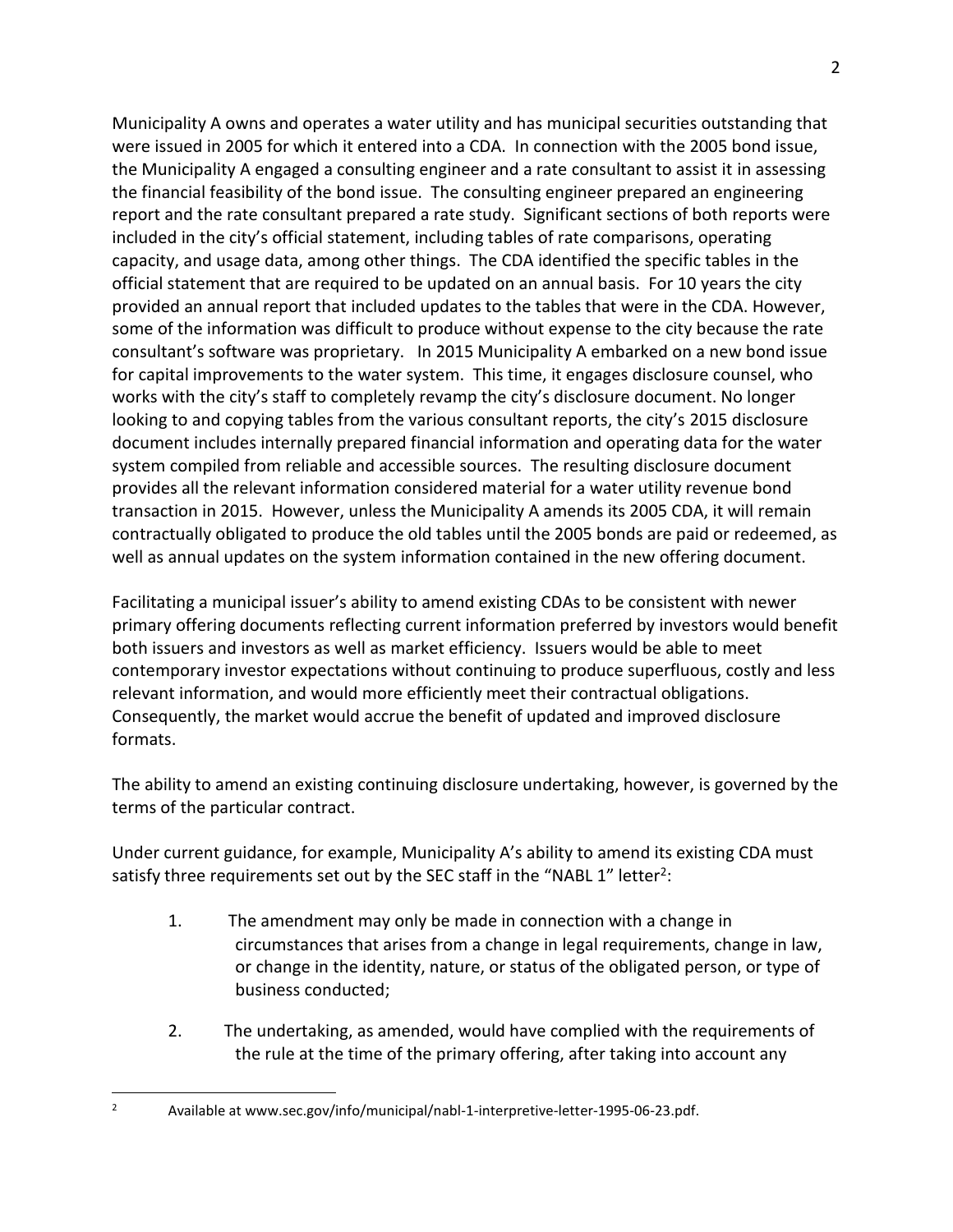amendments or interpretations of the rule, as well as any change in circumstances; and

3. The amendment does not materially impair the interests of holders, as determined either by parties unaffiliated with the issuer or obligated person (such as the trustee or bond counsel), or by approving vote of bondholders pursuant to the terms of the governing instrument at the time of the amendment.

The SEC staff anticipated at the time that undertakings would include a general description of the type of financial information and operating data that will be provided, rather than references to specific tables and other information. "These descriptions need not state more than a general category of financial information and operating data," according to the NABL 1 letter. As we now know, many, if not most, continuing disclosure undertakings include specific references to the information to be provided.

We note that in 2004, SEC staff issued a letter that effectively interpreted outstanding CDAs when stating with respect to DisclosureUSA "an Issuer that chooses to satisfy an existing undertaking (that does not reference DisclosureUSA) by the method described in clause (i) is acting in a manner consistent with the intent of the Rule."<sup>3</sup> We suggest a similar approach may be employed in facilitating amendments to outstanding CDAs in order to remove ambiguities and inconsistencies and provide continuing disclosure consistent with the disclosure required in a contemporary offering.

It would facilitate the amendment process if the SEC staff would provide additional guidance that approves an amendment process designed to update the disclosure requirements set forth in older continuing disclosure undertakings so long as adequate notice is provided to bondholders and the new requirements would be sufficient if the applicable bonds were being issued today (i.e. allowing the disclosure requirements to evolve as market requirements change). In that regard, it would be helpful if the SEC staff would, for purposes of interpreting the language included in the NABL 1 letter, agree that the following actions are consistent with and satisfy the requirements specified in NABL 1:

1. a change in disclosure practices is a "change in circumstances that arises from a change in legal requirements" for purposes of the first prong of the test<sup>4</sup>;

 $\overline{\phantom{a}}$ 

<sup>3</sup> Letter of Martha Mahan Haines, Chief, Office of Municipal Securities, Assistant Director, Division of Market Regulation, to Mr. W. David Holland, Chairman, Texas MAC and Mr. John M. McNally, Hawkins, Delafield & Wood LLP, re www.DisclosureUSA.org – Texas MAC's Central Post Office, September 7, 2004.

<sup>&</sup>lt;sup>4</sup> Changes in practice reflect changes in what is regarded as material and therefore what is required to be disclosed. See, Commissioner Kara Stein, "Disclosure in the Digital Age" (May 6, 2016) ("What investors want changes. Materiality evolves. It changes as society changes, and it also changes with the availability of new and better data. To achieve effective disclosure, we must understand what is important to today's investors.").